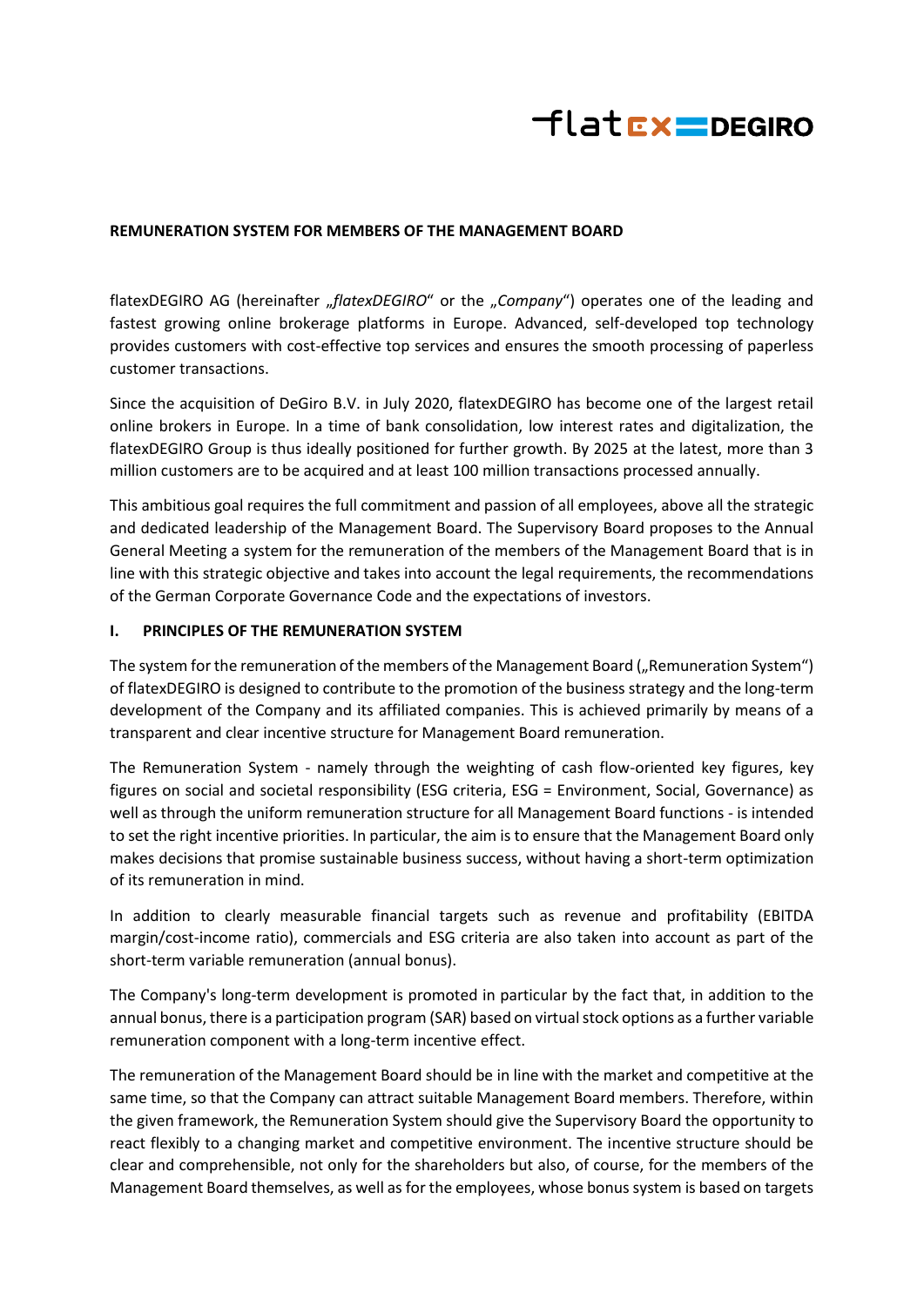that are largely harmonized with the remuneration of the Management Board in the sense of a consistent incentive structure.

The overall aim is to create comprehensible and sustainable incentives for committed and successful work in a dynamic business environment. The achievement or overachievement of short- and longterm performance targets should be appropriately rewarded without incentivizing the taking of inappropriate risks.

The Remuneration System is intended to apply in its balanced form for several years and during this time contribute to achieving a sustainable increase in the corporate value of flatexDEGIRO. The Remuneration System complies with the requirements of the German Stock Corporation Act (AktG), the expectations of investors and, as outlined below, complies with the recommendations of the German Corporate Governance Code (GCGC) in the version published on 20 March 2020.

# **II. PROCEDURES FOR THE ESTABLISHMENT, IMPLEMENTATION AND REVIEW OF THE REMUNERATION SYSTEM**

The Remuneration System as such as well as the structure of the Management Board's remuneration are determined by the Supervisory Board and regularly reviewed for their appropriateness. In doing so, the Supervisory Board may seek independent advice from the Management Board and the Company.

In his report to the Annual General Meeting, the Chairman of the Supervisory Board provides information on any conflicts of interest that have arisen and how they have been dealt with. If a conflict of interest should arise in the person of a member of the Supervisory Board, this member will abstain from any discussion and resolution on the remuneration of the Management Board.

The Remuneration System adopted by the Supervisory Board will be submitted to the Annual General Meeting for approval in accordance with the statutory requirements (Section 120a para. 1 AktG). In the event that the Annual General Meeting does not approve the Remuneration System, the Supervisory Board must present a revised remuneration system for resolution at the next Annual General Meeting at the latest in accordance with section 120a para. 3 AktG.

In accordance with Section 120a para. 1 AktG, the Supervisory Board will resubmit the Remuneration System for the members of the Management Board to the Annual General Meeting of flatexDEGIRO AG for approval whenever there is a significant change in the Remuneration System, but at least every four years.

The Supervisory Board determines the specific total target compensation of the individual Management Board members on the basis of the Remuneration System approved by the Annual General Meeting. This is in reasonable proportion to the tasks and performance of the Management Board member as well as to the situation of the Company and will not exceed the usual remuneration without special reasons. Subsequently, the stipulations are agreed upon in individual contracts.

After the end of a financial year, generally in close connection with the adoption of the balance sheet, the Supervisory Board will determine the respective target achievement and set the specific remuneration for the individual members of the Management Board. Target achievement will be disclosed ex post in the remuneration report and will thus be comprehensible in terms of reason and amount.

The Remuneration System leaves the Supervisory Board the flexibility to take into account the function and area of responsibility of the individual Management Board member when determining the amount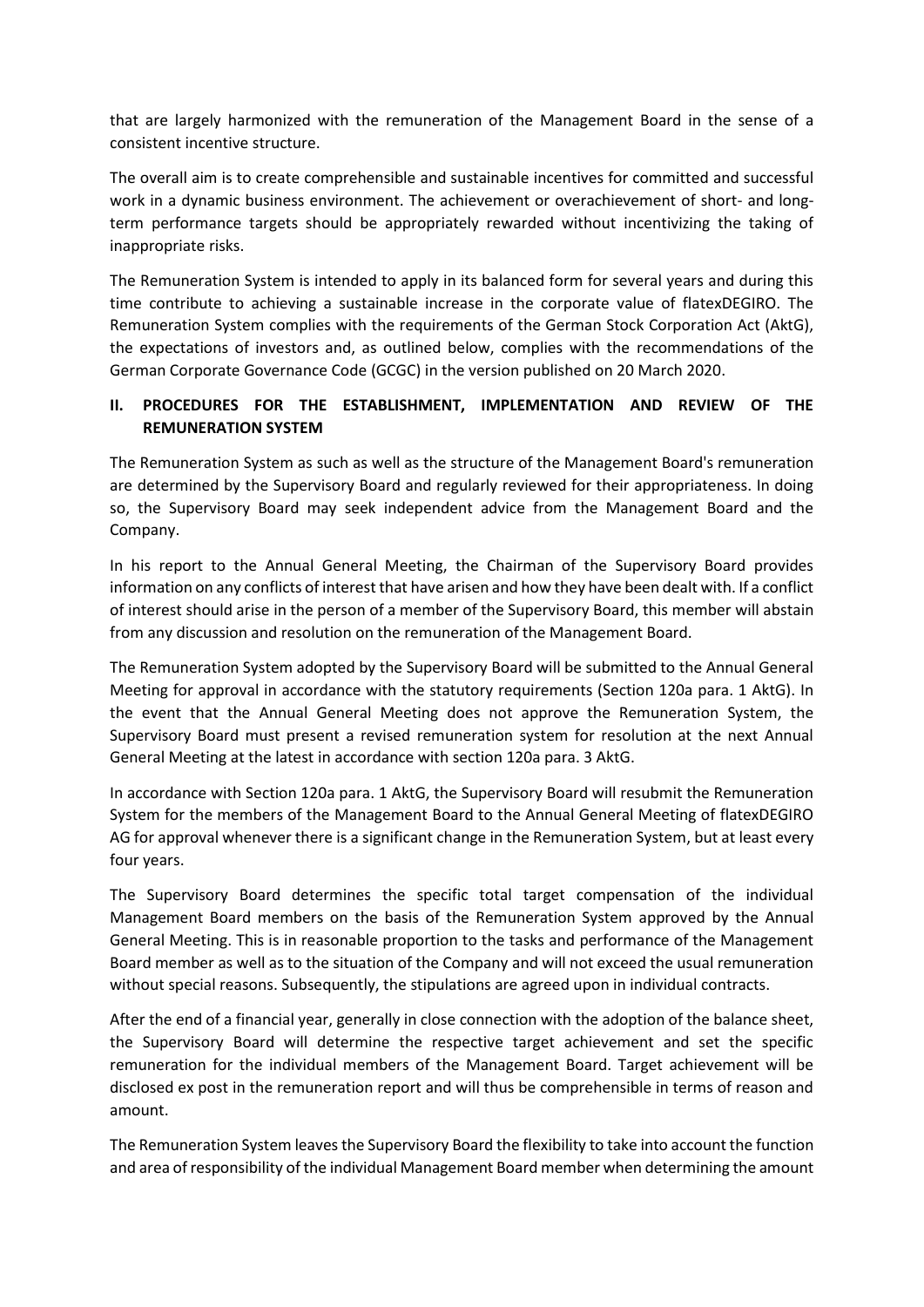of the total target remuneration - also taking into account criteria such as international place of employment, experience and length of service on the Management Board.

The Supervisory Board has the option to temporarily deviate from the submitted Remuneration System under special and exceptional circumstances pursuant to Section 87a para. 2 sentence 2 AktG, if this is necessary in the interest of the long-term well-being of flatexDEGIRO. This applies in particular in the event of extraordinary, unforeseeable developments that could not be influenced by the Management Board or flatexDEGIRO. Such deviations may be necessary, for example, to ensure adequate incentives in the event of a severe corporate or economic crisis. In contrast, generally unfavorable market developments do not justify a temporary deviation from the Remuneration System. A temporary deviation from the Remuneration System is only possible by resolution of the Supervisory Board.

In such cases, the following components of the Remuneration System may be temporarily deviated from: the financial and non-financial performance targets of the short-term and long-term variable remuneration as well as their weighting, ranges of possible target achievements as well as the methods for determining target achievement. Notwithstanding any deviation from the Remuneration System, the remuneration of the members of the Management Board must continue to be geared towards long-term and sustainable development and ensure an appropriate incentive level of Management Board remuneration.

Furthermore, the Supervisory Board may temporarily grant additional remuneration components or replace individual remuneration components with other remuneration components to the extent necessary to restore an appropriate incentive level of Management Board remuneration.

Any deviations are disclosed and explained transparently in the remuneration report.

### **III. APPROPRIATENESS OF THE TOTAL TARGET REMUNERATION**

The Supervisory Board takes into account in the total target remuneration of the individual members of the Management Board that this is in an appropriate relationship to the tasks and performance of the members of the Management Board as well as to the situation of the Company and does not exceed the usual remuneration.

The Supervisory Board considers the total target remuneration to be appropriate in view of the upcoming tasks and expected performance of the Management Board, as well as in light of the current situation of the Company in comparison to other companies of suitable peer groups, and in view of the vertical comparison within the flatexDEGIRO Group.

- For the so-called "peer group comparison" (horizontal review of the appropriateness of Management Board remuneration) of the total target remuneration, the Supervisory Board, on the recommendation and with the support of an external remuneration consultant, used listed comparable companies from Germany, which allow an objective comparison with regard to the market position of flatexDEGIRO (in particular industry, size).
- For the appropriateness comparison within the flatexDEGIRO Group (vertical review of the appropriateness of the Management Board remuneration), the Supervisory Board considers in particular the remuneration of the top management, but also of the workforce as a whole.

The Remuneration System for the Management Board of flatexDEGIRO thus fulfills all requirements for modern, competitive remuneration of Management Board members in terms of its structure, concrete design and amount, and is in line with good corporate governance:

• High transparency and traceability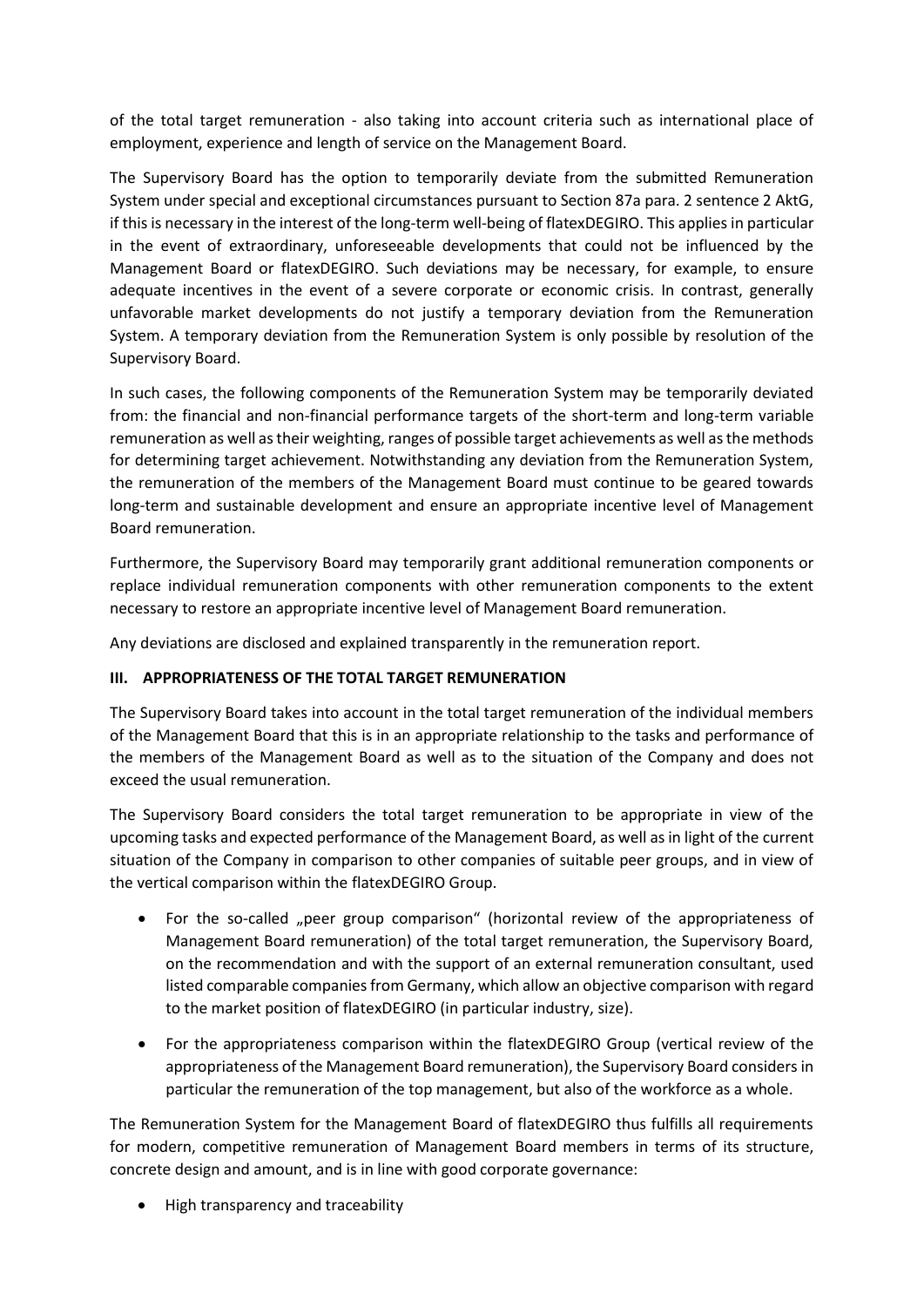- Balanced selection of performance indicators
- Comprehensible weighting of the individual remuneration components
- Strong focus on corporate success and performance
- Consideration of long-term objectives
- Inclusion of share price development and increase in company value
- Appropriateness and customary in horizontal and vertical terms.

### **IV. MAXIMUM COMPENSATION**

The Company understands the maximum remuneration to be the maximum achievable remuneration of a member of the Management Board for a financial year. The maximum remuneration is calculated from the sum of all components of the Management Board's remuneration in the event of maximum target achievement of the variable elements. To determine the maximum compensation, the LTI granted once for several financial years is divided over the four-year waiting period.

Note: The maximum remuneration is neither the remuneration level sought by the Supervisory Board nor necessarily considered to be appropriate. It is clearly distinguishable from the annual target compensation. It merely sets an absolute upper limit (cap), for example to avoid disproportionately high Management Board remuneration in the event of an unforeseen good financial year.

Pursuant to Section 87a para. 1 sentence 2 no. 1 AktG, the Supervisory Board has defined a maximum remuneration for the members of the Management Board, which limits the maximum amount of remuneration paid out for a financial year. In determining this maximum remuneration, the Supervisory Board differentiates between the Chairman of the Management Board and the ordinary members of the Management Board to the same extent as in determining the target remuneration. The maximum remuneration for the Chairman of the Management Board is EUR 15,000,000 and for the ordinary members of the Management Board EUR 12,000,000. The maximum remuneration includes all non-performance-related (basic remuneration and fringe benefits) and performancerelated (annual variable remuneration long-term variable remuneration) remuneration components granted to the members of the Management Board for a financial year.

# **V. STRUCTURE OF THE NEW REMUNERATION SYSTEM, REMUNERATION COMPONENTS AND RELATIVE SHARES OF REMUNERATION**

The Remuneration System basically consists of non-performance-related, fixed and performancerelated, variable remuneration components.

- The non-performance-related remuneration consists of a fixed salary and fringe benefits (namely insurance, company car). There is no company pension scheme for the members of the Management Board.
- In contrast, performance-related remuneration is not fixed but linked to the achievement of specific targets and is therefore variable. It consists of a short-term variable remuneration (socalled Short Term Incentive, STI) and a long-term variable remuneration (so-called Long Term Incentive, LTI).

Within the framework set by the Remuneration System, the Supervisory Board determines a total annual target remuneration for each member of the Management Board, comprising the fixed salary, fringe benefits, and target amounts for the STI and LTI, assuming 100% target achievement. The nonperformance-related remuneration and the performance-related short-term remuneration together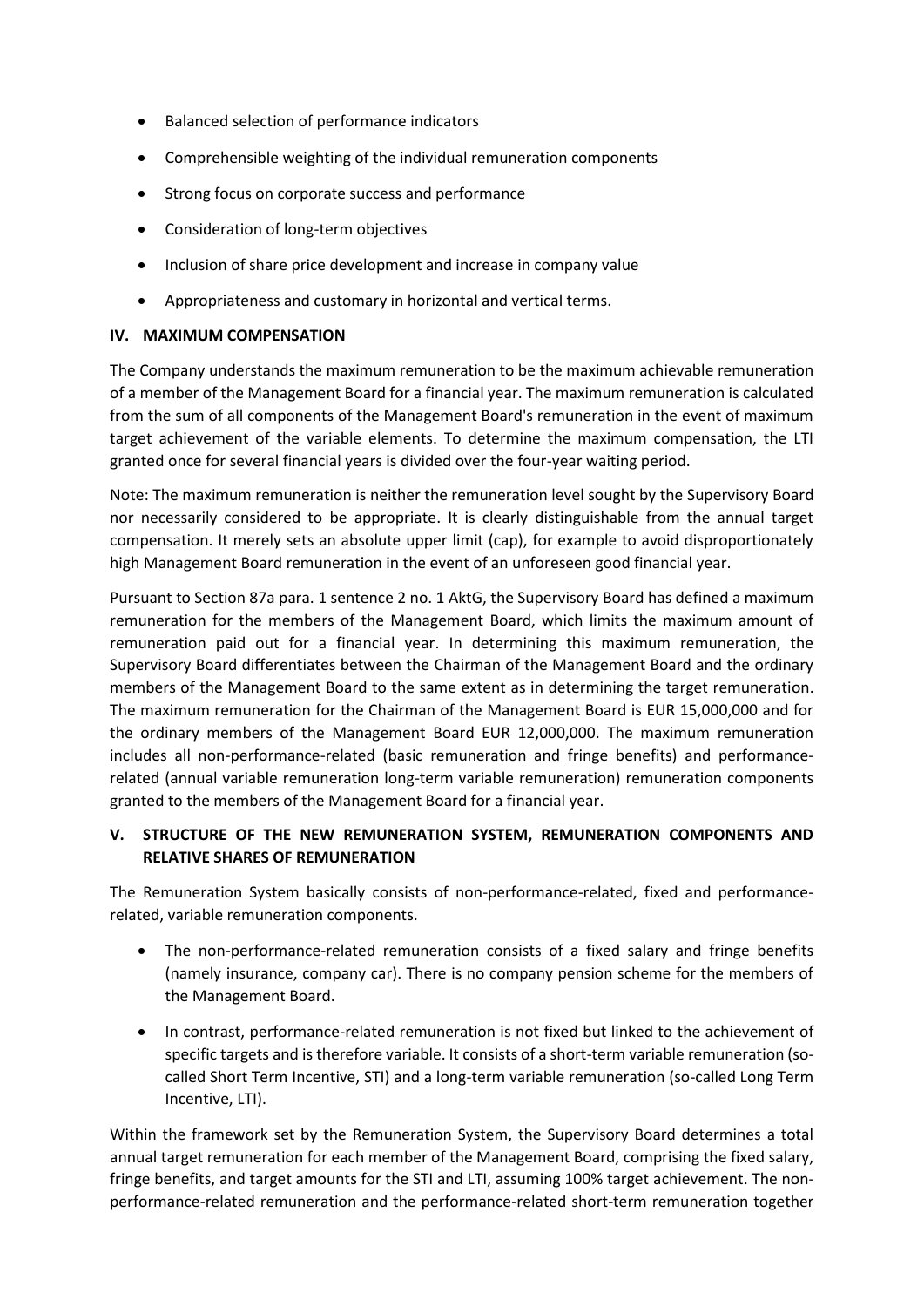account for around 35% of the target remuneration (excluding fringe benefits), while the variable remuneration component with a long-term incentive effect accounts for around 65% of the target remuneration.

Under the new Remuneration System, the performance-related variable remuneration for Management Board members will account for approximately 90% of the total target remuneration. By overweighting long-term, multi-year remuneration (LTI) over short-term, one-year remuneration (STI), the remuneration structure is geared towards sustainable development and long-term growth in the value of the Company. The following chart shows the relative share of the respective remuneration components in the total target remuneration and thus also the percentage ratio of fixed and variable remuneration to each other:

*Graphical representation of the remuneration structure*

*The target remuneration is made up of non-performance-related and performance-related components.* 



### **VI. FIXED REMUNERATION COMPONENTS NOT DEPENDENT ON PERFORMANCE**

The non-performance-related remuneration consists of two remuneration components: Fixed salary plus benefits.

• Fixed salary:

The fixed salary is a fixed remuneration for the entire year, which is based on the area of responsibility and experience of the respective member of the Management Board and is paid in twelve equal monthly installments on the 15th of each month, subject to statutory deductions. If a member of the Management Board joins or leaves the Company during the year, the fixed salary is granted pro rata temporis.

• Fringe Benefits:

Other fixed remuneration components include contractually agreed fringe benefits such as contributions to insurance policies (e.g. Group accident insurance, life and disability insurance) and the provision of a company car, which may also be used privately.

### **VII. PERFORMANCE-RELATED VARIABLE REMUNERATION COMPONENTS**

The performance-related variable remuneration consists of two remuneration components: a shortterm incentive (STI) and a long-term incentive (LTI).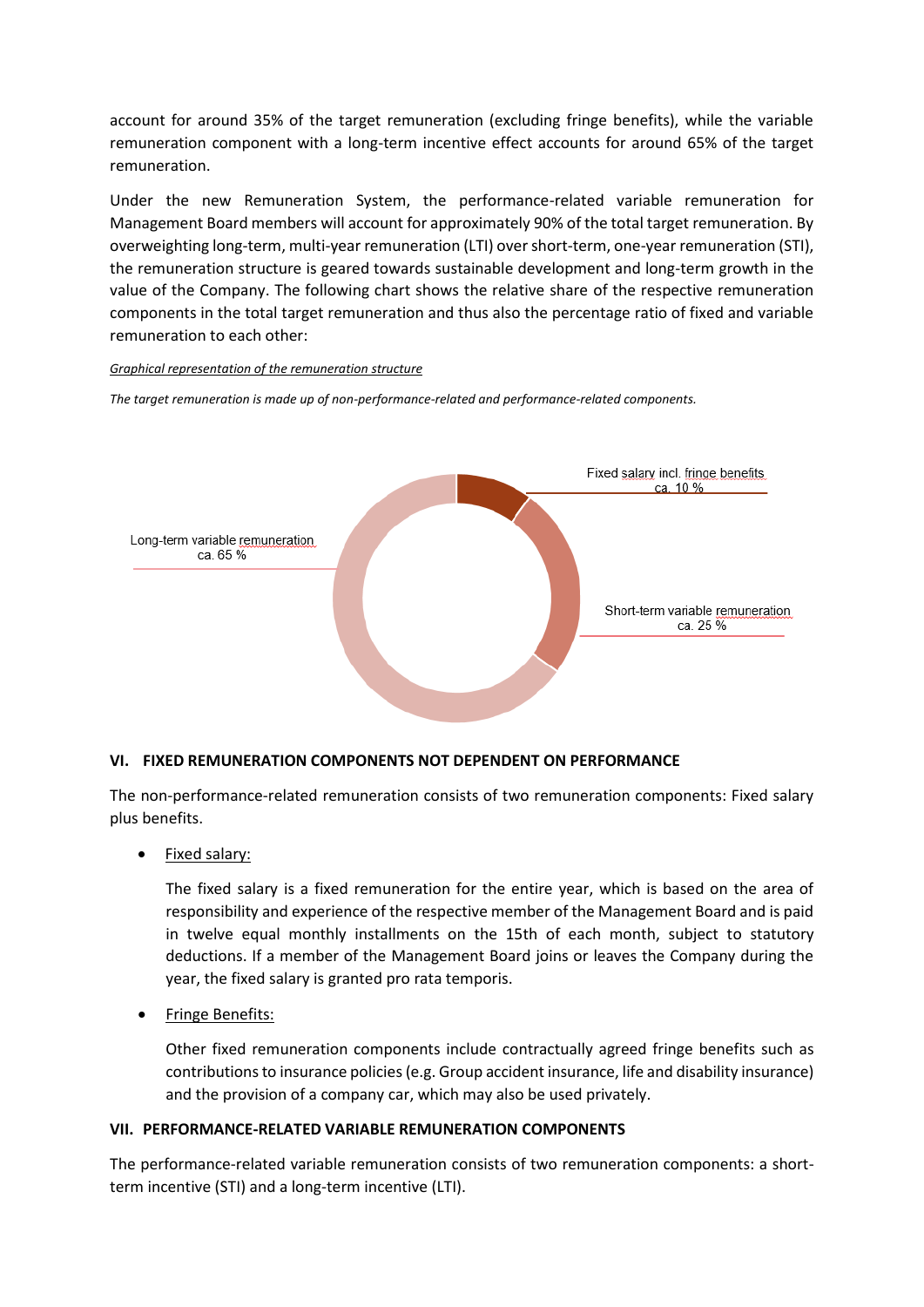### • **Short-term variable remuneration (STI):**

In addition to the fixed remuneration components, all members of the Management Board are entitled to a short-term one-year variable remuneration ("STI" or "annual bonus").

The basis for determining the amount of the STI is the target amount ("STI target amount"). The STI target amount is the amount due to a Management Board member if he or she achieves 100% of the STI annual targets - however, depending on the level of target achievement, the STI can be between 0% and 200% of the STI target amount.

As a matter of principle, the Supervisory Board will pay attention to appropriately demanding target values that are ambitious but remain achievable for the Management Board and thus do not fail to fulfill their incentive function. The STI target amount and the target values for the objectives set in the Remuneration System are determined for the respective financial year by the Supervisory Board for each Management Board member at its due discretion in the first quarter of a financial year.

The short-term variable remuneration incentivizes the contribution made in the financial year to the operational implementation of the corporate strategy, in particular the establishment and expansion as Europe's leading online broker.

The financial performance criteria are based on the Group's operating result - revenue, profitability (EBITDA margin/COST income ratio). Revenue growth and profitability growth compared to the previous year are the most significant financial performance indicators for the Group's operating financial performance.

The non-financial performance criteria comprise success factors of the Company that are not directly expressed in the income statement or in balance sheet items, but are essential for the sustainable success of flatexDEGIRO. These are divided into commercials and sustainability criteria.

Commercials include in particular the aspects of new customer acquisition and the number of transactions processed in relation to other market participants with a comparable business model.

Sustainability goals and ESG factors taken into account include employee satisfaction and promotion of diversity (conducting an Employee Engagement Survey), customer satisfaction (continuous measurement of Net Promoter Score) and sustainability (CO2 reduction). This list is for illustrative purposes only and is neither exhaustive nor mandatory in itself; the Supervisory Board may make the final selection and weighting of the sustainability targets and ESG factors at its reasonable discretion. The targets used are disclosed ex post in the remuneration report.

If the Management Board member joins or leaves the Company during the year, this STI target amount is calculated and determined on a pro rata basis. If the STI annual targets are exceeded, the annual bonus payout amount may be higher than the STI target amount.

The following chart shows the relative share of the respective elements of short-term variable remuneration and thus also the percentage ratio within the STI:

*Graphical representation for the determination of the annual bonus*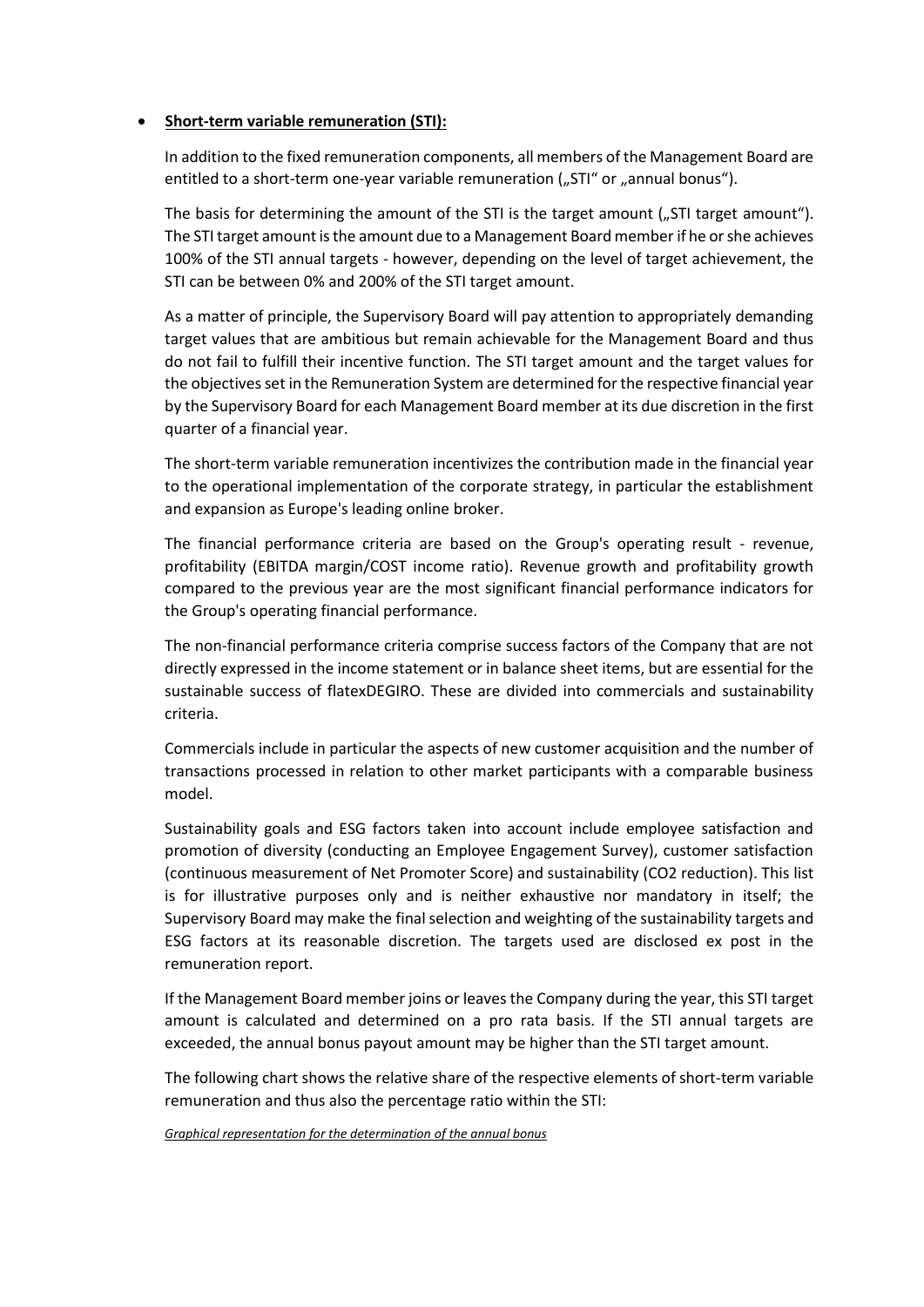

After the end of the financial year/with the annual financial statements, the Supervisory Board determines whether the annual targets have been achieved, exceeded or missed on the basis of the actual values, which are derived from the consolidated financial statements with regard to the key figures and are otherwise determined separately. If the annual targets are not met in full, the annual bonus may be less than the target amount or may not be paid at all. The target values and their achievement are disclosed ex post in the remuneration report.

If a member of the Management Board leaves the Company during a financial year as a socalled "good leaver", the STI is granted pro rata temporis on the due date specified in the employment contract if the corresponding target achievement is determined after the end of the financial year. A member of the Management Board is considered to be a "good leaver" if he or she leaves the Company at the request or instigation of the Company without having given any reason for doing so, or if the contractual relationship expires in an orderly manner. In individual cases, the Supervisory Board remains authorized to settle the existing STI entitlements of a Management Board member leaving during the financial year with a onetime payment (in this case, the Company will declare a deviation from recommendation G.12 of the GCGC).

If the Management Board member leaves the Company's service as a so-called "bad leaver", all entitlements to the annual bonus lapse. A Management Board member is considered a "bad leaver" if he or she leaves the Company on his or her own initiative without cause or if the Company has terminated the contractual relationship for good cause caused by the Management Board member.

### • **Long-term variable remuneration (LTI):**

With the LTI component, the members of the Management Board also receive long-term, variable remuneration. The long-term variable remuneration is based on a virtual stock option programme (SAR), which is based on the following main framework conditions:

- 1. Claim
	- a. Each appreciation right grants the beneficiary the right to receive a cash amount from flatexDEGIRO AG (cash entitlement).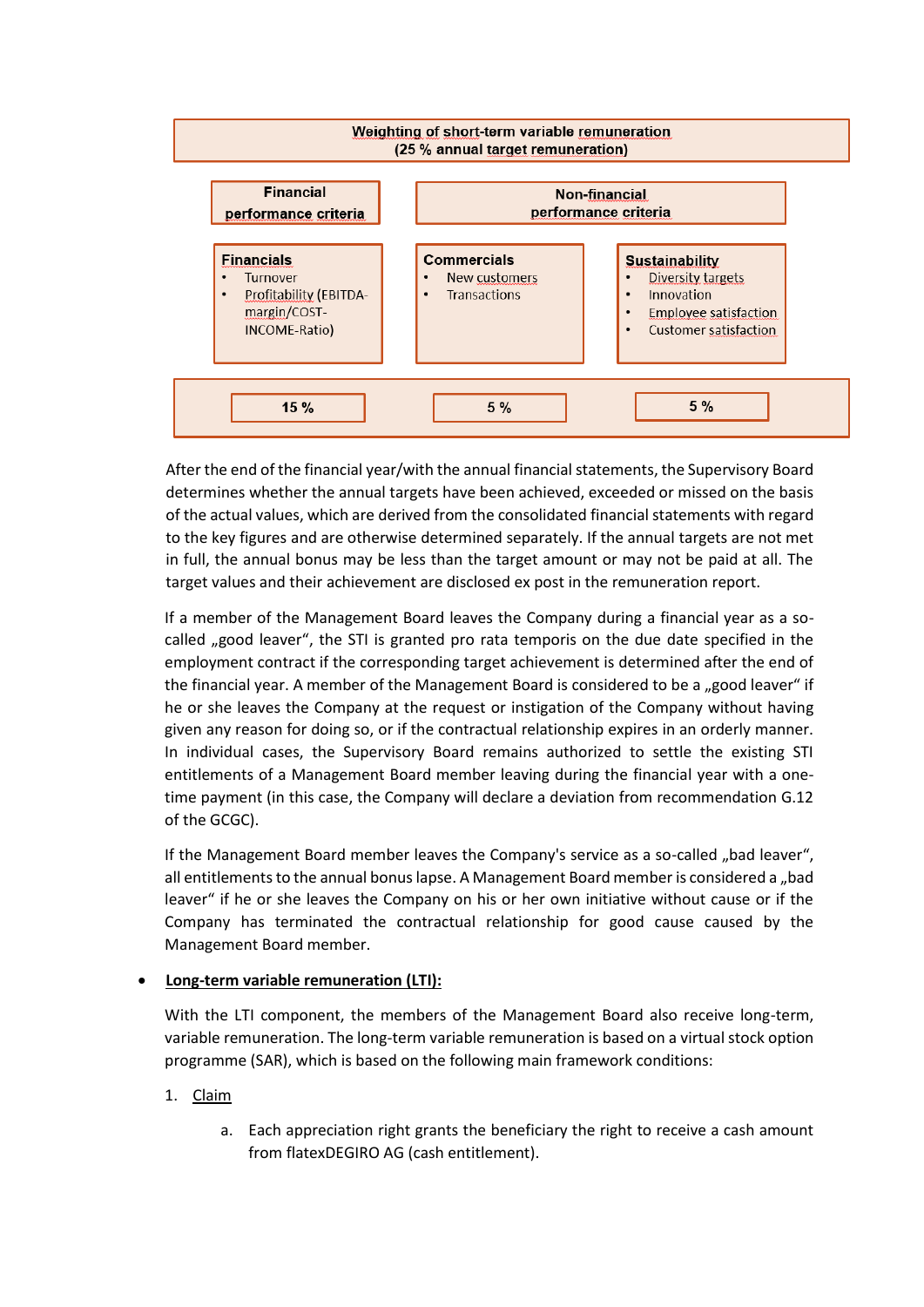- b. The calculation of the cash entitlement per stock appreciation right is based on the performance of the flatexDEGIRO AG share price and the development of EPS.
- 2. Term
	- a. The cash entitlement from the respective stock appreciation rights granted can be exercised at the earliest after the expiry of a waiting period of four years from the issue date ("waiting period"). The waiting period ends 48 months after the date of issue. Waiting periods are periods during which the beneficiary is entitled to remuneration or remuneration replacement claims from an employment or service relationship with flatexDEGIRO AG or an affiliated company as of the issue date. Part-time work applies to the waiting period proportionately to full-time work.
	- b. After the end of the waiting period, the cash entitlements from the stock appreciation rights can be exercised at any time until the end of the term to be defined - exceptions may result from black-out periods.
- 3. Underlying financial performance criteria
	- a. With a weighting of 70 %, the actual share price performance of the flatexDEGIRO share is taken into account within the LTI. The increase in value is calculated as the difference between the exercise price and the subscription price determined at the time of subscription to the stock appreciation rights. By taking into account the absolute increase in the share price, a relevant capital market variable is thus implemented in the long-term variable remuneration, which on the one hand incentivizes the long-term increase in the value of the Company and at the same time leads to a strong alignment of the interests of the shareholders and the Management Board.
	- b. In addition to the absolute increase in the share price, earnings per share  $\mathcal{L}_n$  EPS") are taken into account in the long-term variable remuneration with a weighting of 30 %. By taking EPS into account, long-term profitable growth is incentivized and thus flatexDEGIRO's corporate strategy, which is geared towards this, is promoted. In addition, taking EPS into account also achieves a further alignment of the interests of the Management Board and shareholders, as EPS indicates earnings per share and is thus a key performance indicator relevant to dividend payments.
- 4. Termination or suspension of employment
	- a. In the event of termination of the employment relationship between the beneficiary and flatexDEGIRO AG during the term of the respective stock appreciation rights, the beneficiary shall retain the stock appreciation rights to the extent that the waiting period has expired at the time of termination of the employment relationship.
	- b. In the event of termination of the employment relationship between the beneficiary and flatexDEGIRO AG during the waiting period, the stock appreciation rights issued to the beneficiary and the claims arising therefrom shall be retained on a pro rata basis. The share is calculated on the basis of the number of months of service since the issue of the stock appreciation rights in relation to the vesting period, whereby the full four-year vesting period is deemed to be 100 %. The Supervisory Board is entitled to deviate from this "pro rata rule" (e.g. good leaver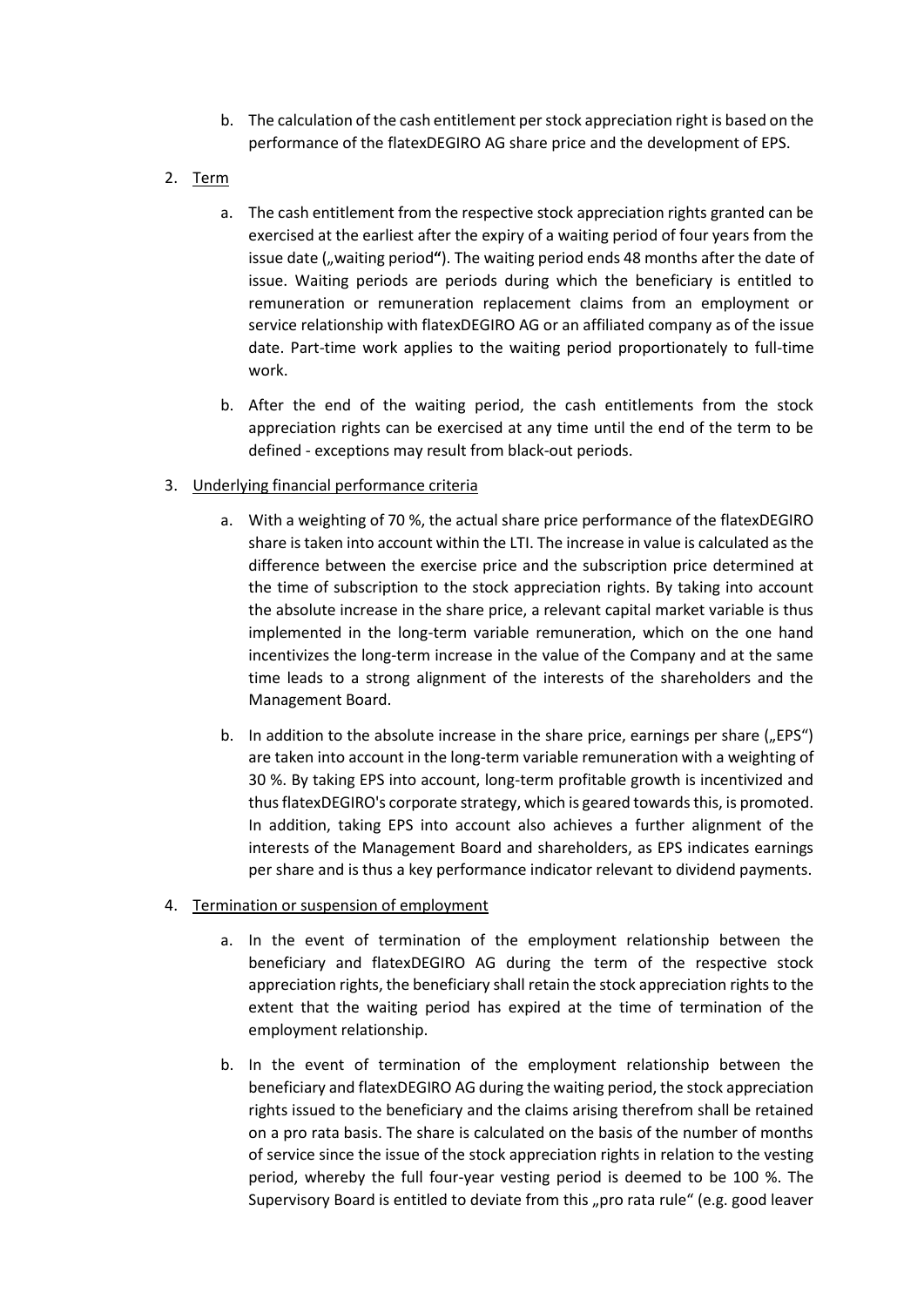rule, etc.) If the employment relationship ends due to the death of the beneficiary, the cash entitlements from the stock appreciation rights, calculated pro rata temporis, are transferred to the heir or heirs.

c. The beneficiary's claims from the stock appreciation rights expire with immediate effect if the employment relationship between the beneficiary and flatexDEGIRO AG is terminated extraordinarily by flatexDEGIRO due to serious misconduct on the part of the beneficiary.





*(Long-term oriented variable remuneration)*

### **VIII. EXTRAORDINARY DEVELOPMENTS**

The criteria for measuring performance-related remuneration and the annual targets set by the Supervisory Board at the beginning of the financial year are not changed in the course of a financial year. A subsequent change of the target values or the comparison parameters is excluded in the new Remuneration System. In order to meet the requirements of the GCGC pursuant to G.11 sentence 1, the Supervisory Board may, in justified, rare special cases, take appropriate account of extraordinary developments whose effects are not adequately reflected in the target achievement in the context of target setting for STI and LTI. This can lead to an increase as well as to a decrease of the respective amounts paid out. Exceptional developments during the year may include, for example, exceptional changes in the economic situation (e.g. due to economic crises or health crises affecting the global economy) which render the original business objectives obsolete if they could not have been foreseen. Generally unfavorable market developments shall not be considered as exceptional intra-year developments. If there are any extraordinary developments that require an adjustment, the Supervisory Board will report on this in detail and transparently in the remuneration report.

### **IX. MALUS AND CLAWBACK RULES FOR VARIABLE REMUNERATION**

The criteria for measuring performance-related compensation and the annual targets set by the Supervisory Board at the beginning of the financial year are generally not changed during the course of a financial year, or are changed only in the following exceptions.

• In the event of a serious breach of duty or compliance, the Supervisory Board may reduce the short-term performance-related remuneration to zero at its discretion. Depending on the severity of the violation, the Supervisory Board may waive the long-term performance-related remuneration in whole or in part without compensation.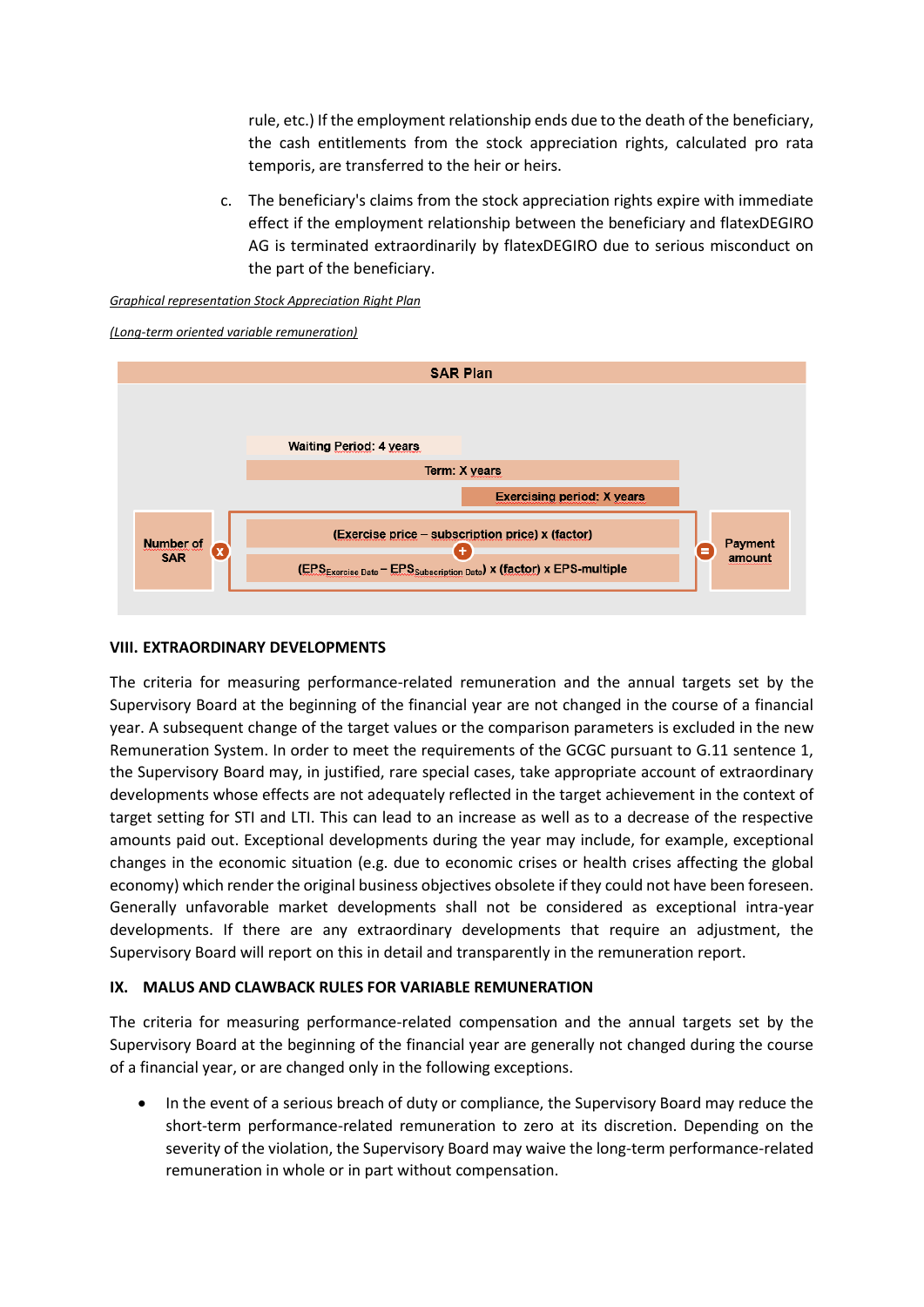• The Company has a claim against a member of the Management Board for repayment of the performance-related remuneration paid if, after payment of the performance-related remuneration, it should transpire that the audited and approved consolidated financial statements on which the claim to the performance-related remuneration is based were objectively incorrect and must therefore be corrected retrospectively in accordance with the relevant accounting standards, and no or a lower claim to the performance-related remuneration would have arisen on the basis of the corrected audited consolidated financial statements. No fault on the part of the Management Board member is required with regard to the necessity of correcting the consolidated financial statements. The claim for repayment becomes due when the annual financial statements are corrected. It also exists if the mandate and/or the employment relationship with the Management Board member has already ended at the time the claim for repayment becomes due. The claim for repayment is in the amount of the difference between the performance-related remuneration paid and the performancerelated remuneration that should have been paid on the basis of the corrected audited consolidated financial statements. The Management Board member must reimburse the gross amount, i.e. the amount of the claim for repayment including the taxes and social security contributions paid on this amount by the Company. A subsequent correction of the consolidated financial statements does not in any way lead to an increase in the entitlement to performance-related remuneration.

### **X. CREDITING OF REMUNERATION FROM A SECONDARY ACTIVITY**

Remuneration from any Supervisory Board mandates within the Group or other dual mandates is offset against the remuneration of the Management Board. If a member of the Management Board wishes to assume a Supervisory Board mandate outside the Group, the Supervisory Board decides, as part of the required approval decision, whether the external remuneration is to be offset against the Management Board remuneration. In doing so, the Supervisory Board will be guided in particular by the expected time required for the Supervisory Board mandate outside the Group.

# **XI. BENEFITS ON COMMENCEMENT AND TERMINATION OF SERVICE ON THE MANAGEMENT BOARD**

When a member of the Management Board takes up his or her position, the Supervisory Board decides at its due discretion whether and to what extent additional remuneration benefits (e.g. relocation allowance or compensation for loss of earnings due to the change to flatexDEGIRO) are promised in individual contracts. The Supervisory Board may grant compensation for the forfeiture of benefits from the previous employer (e.g. pension commitments) or contribute to the costs of relocation of the Management Board member on the occasion of his or her taking up his or her position on the Management Board. The amount of the compensation and the relocation costs are to be determined in individual contracts. Relocation expenses should not exceed a reasonable maximum amount.

Payments to a member of the Management Board in the event of premature termination of the employment contract without good cause for the termination of the Management Board activity are limited to a maximum of two years' compensation and do not exceed the compensation for the remaining term of the employment contract (severance payment cap). In the event of premature termination of a Management Board member's contract due to good cause for termination by the Company, no severance payment will be made.

### **XII. OTHER MATERIAL PROVISIONS IN THE EMPLOYMENT CONTRACT**

In accordance with the recommendation of the GCGC, the Supervisory Board has the possibility to take extraordinary developments into account within an appropriate framework.